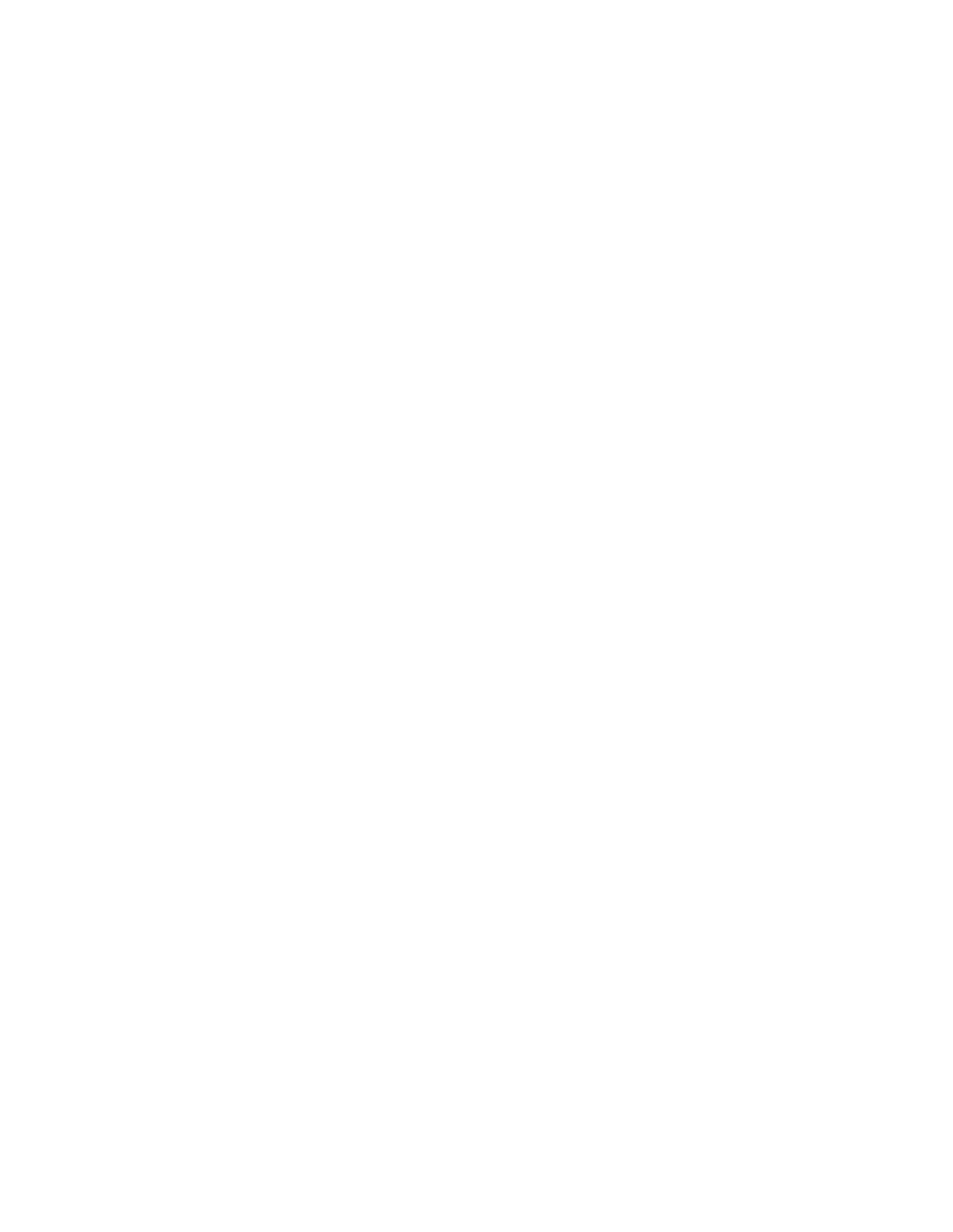This License together with the attached conditions is valid from the above mentioned Effective Date and shall be effective for a 30 year period, if the License is not terminated by ERE implementing Article 27 of Law 102/2015 "On Natural Gas Sector", and in conformity with the Regulation on the procedures for revocation of licenses in power and natural gas sectors and the Conditions of this License.

The Issuing Authority (ERE)

Chairman [ERE premises]

Accepted from the Licensed Person together with the License Conditions;

Licensee

Legal Representative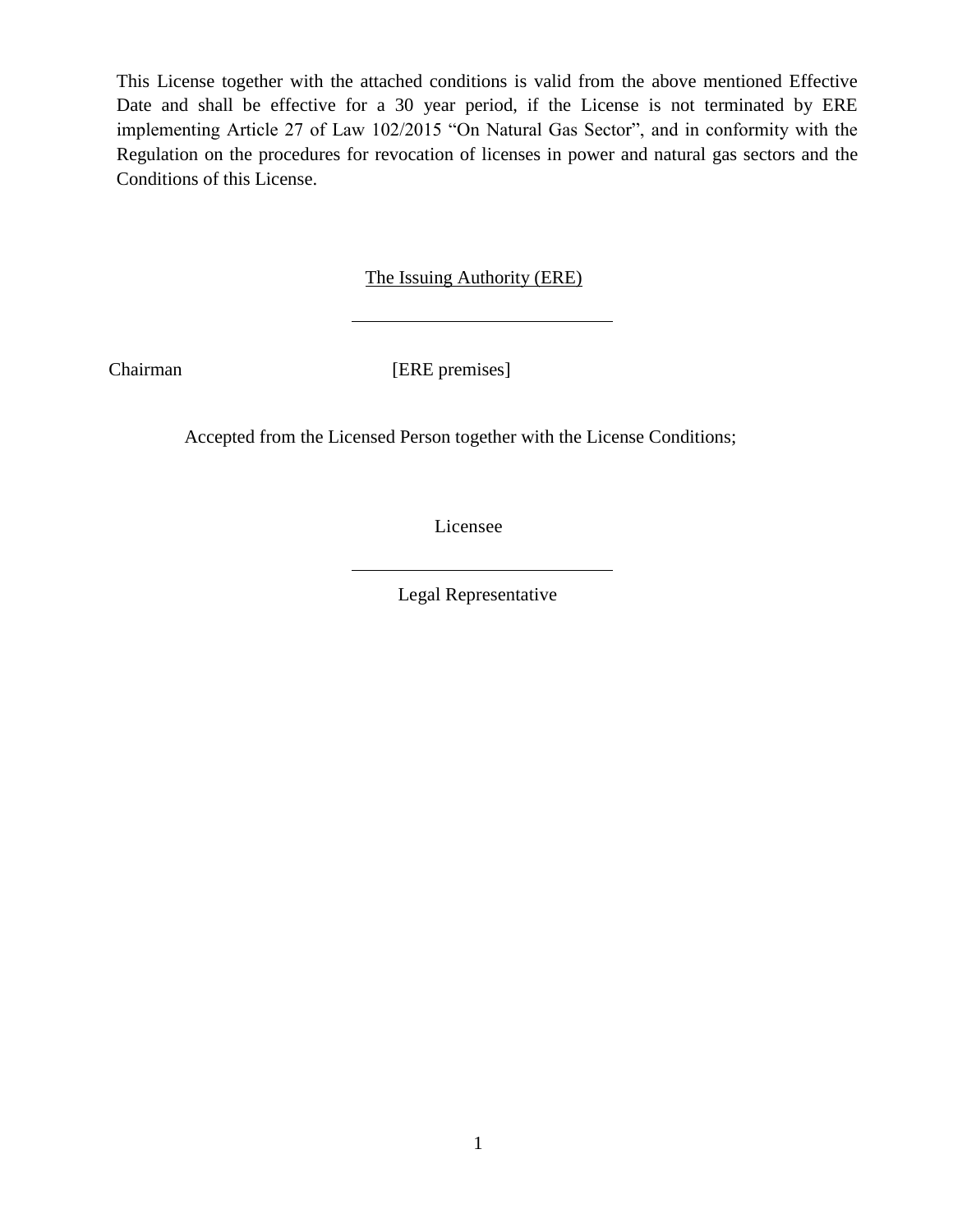# **REPUBLIC OF ALBANIA**

### **ENERGY REGULATOR AUTHORITY**

# **LICENSE CONDITIONS**

# **ON**

# **NATURAL GAS DISTRIBUTION ACTIVITY**

Licence No: ERE Board Decision no. 6. , of date: Effective Date: License issued to the Person: (Full Name and the Legal Address of the Person) NUIS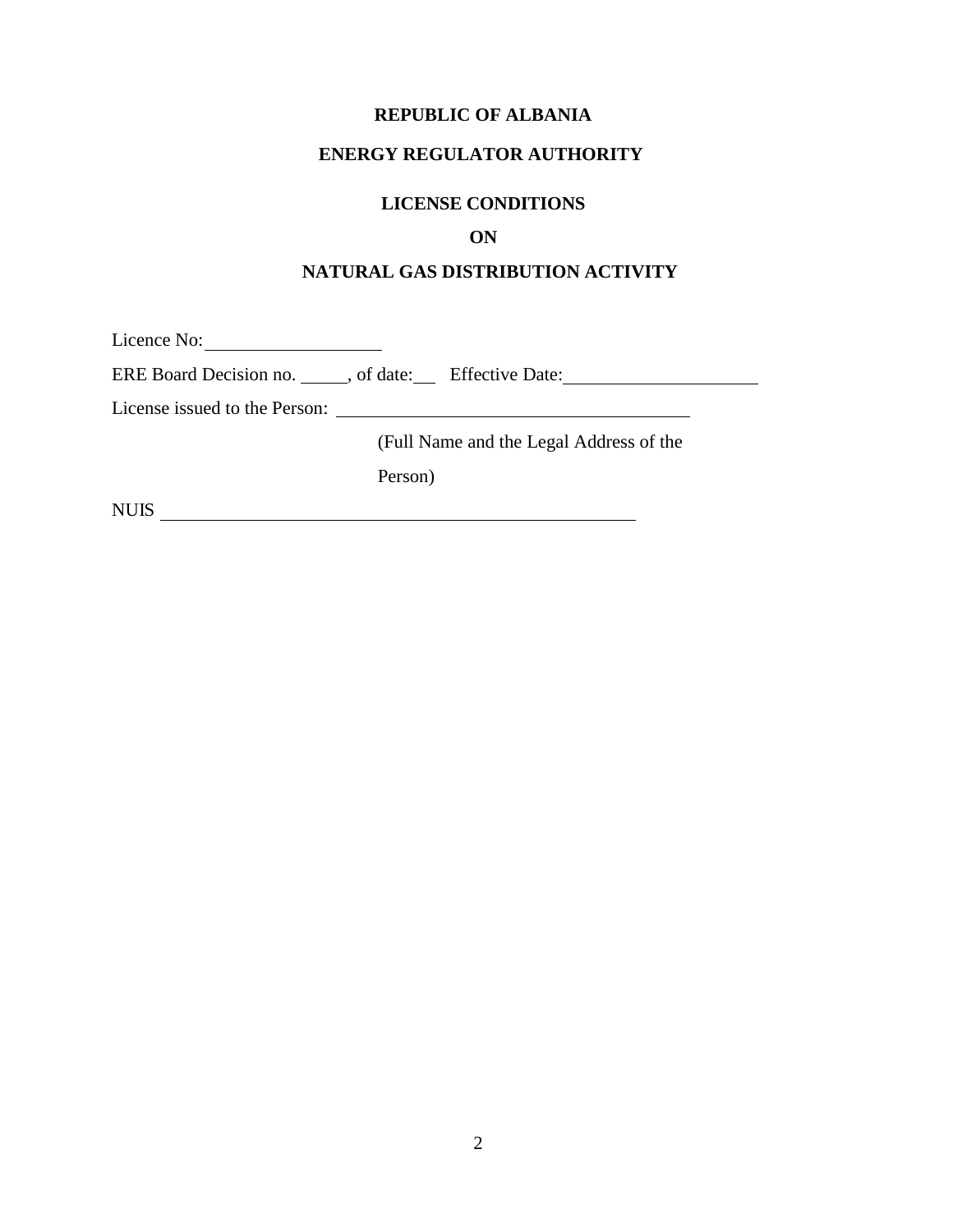# **First Part**

# **Article 1**

# **General Provisions**

- a) In conformity with Law No. 102/2015 "On Natural Gas Sector", ERE is the only Authority in the Republic of Albania, that has the right to issue and declare the effectiveness of this License.
- b) If based on an ERE written decision any of the conditions of this License becomes void, is cancelled or ceases to be effective, the questioned condition/conditions shall be removed from the License Conditions while the remaining Conditions shall continue to be fully effective.
- c) It is not permitted the transfer of the License rights or the asset transfer to any other person, without the written prior approval of ERE. When approving a transfer, ERE may modify the License Period or any other Condition of the License indicating the reason.
- d) The licensee shall respect the effective laws, Government Decisions, the Regultion and Rules, as well as the decisions approved by ERE.
- e) ERE has the exclusive right to modify this License in case of any change of the conditions and circumstances in conformity with the amendments in the law, Government Decisions, the Regulations and Rules, as well as the decisions approved by ERE.

# *The terms and definitions used according:*

Law no.102/2015, "On Natural Gas Sector"; the Regulation on the procedures and terms for license issue, modification, transferring or license termination on natural gas sector; the Regulation on the procedures of license termination in power and natural gas sector; the Regulations and Rules that belong to Natural Gas Sector, are included on this License for any purpose. The words and phrases used on this License and in the License Conditions, which are not included on the obove laws and regulations, shall have the meaning as follows:

**Energy Regulator Authority or "ERE"** shall mean the regulator institution for power and natural gas sector acting according to Law 43/2015 "On Power Sector" and Law No. 102/2015 "On Natural Gas Sector"

**Cross-subsidies** shall mean the transfer of funds or the allocation of the costs among the Licensee accounts, or accounts of Associated Businesses for the financial support of an activity or business other than the distribution of natural gas from the incomes earned by the Licensee in carrying out the Licensed Activity, or transferring the costs incurred by the Licensee in carrying out the Licensed Activity to another activity or business other than the distribution of natural gas.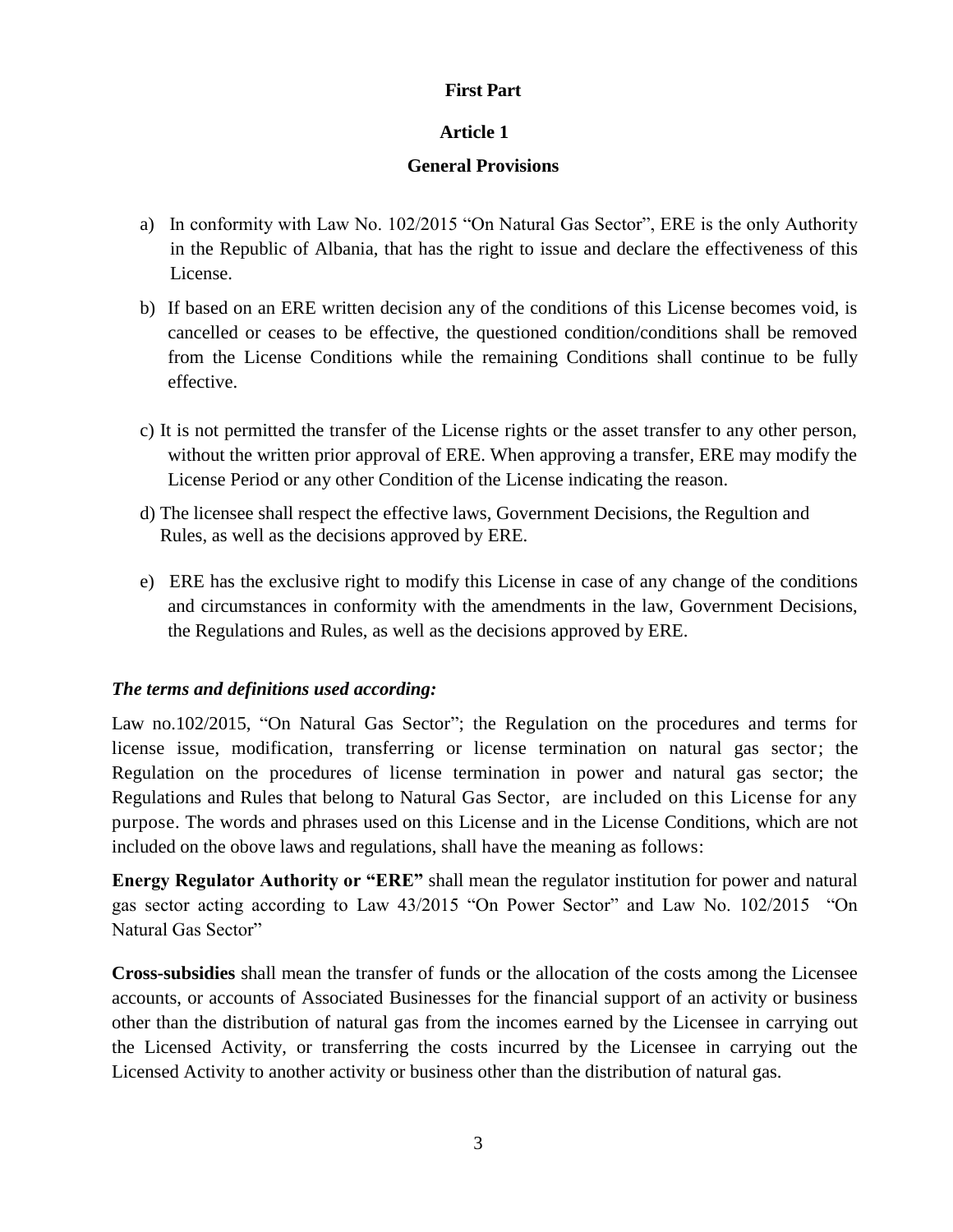**Licensed Activity** shall mean the activities directly connected and necessary for the operation and usage of the Distribution System and the inter-operability with other natural gas systems, the deposit and distribution, to perform Natural Gas distribution activity in the License Territory in conformity with the effective Regulations and Rules.

**Licensee** as used in this document, shall mean a Person mentioned on the first page of the License, which is authorised by ERE to perform the Licensed Activity.

**Distribution Grid Code** is a set of technical rules that regulate the functioning of the distribution network, and are establish the conditions of service provided by the distribution system operators for users of this system

**Distribution Service Tariff or Distribution Tariff** shall mean the price for the service offered from the distribution system operator for natural gas, set by ERE on the basis of the tariff calculation methodology approved by ERE pursuant to Articles 16(1)(a), 32 and 33 of Law No. 102/2015 "On Natural Gas Sector".

**Distribution System User or (System User)** shall mean the Person that supplies or is supplied by the system, and the system operator himself, that, is connected in the Distribution System and that benefits from the Distribution services.

**Licensing Procedures for Natural Gas Sector** shall mean the Regulation "On the procedures and terms for license issue, modification, transferring or license removal in natural gas sector", approved by ERE Board Decision No.97 of 04.07.2017.

**Legislation in force** shall mean all the standards, codes,regulations, rules methodologies and any other decision ose act in force, approved by ERE and other competent authorities according to Law no.102/2015 "On Natural Gas Sector".

**Distribution Network** shall mean the interconnected pipeline network used for Natural Gas Distribution in the License Territory.

**License Territory** shall have the meaning defined on article 2 of this License.

**Commercial Sensitive Information** shall mean the data regarding the business or the commercial nature data of the System Users owned by the Licensee during the process of exercising the Licensed Activity, which shall be confidential.

**"Commercial Advantage Information"** shall mean the information connected with the activity of the Licensee himself, which shall be kept confidential and shall not be given which shall be kept confidential and shall not be issued or be discredited to others in a discriminatory way.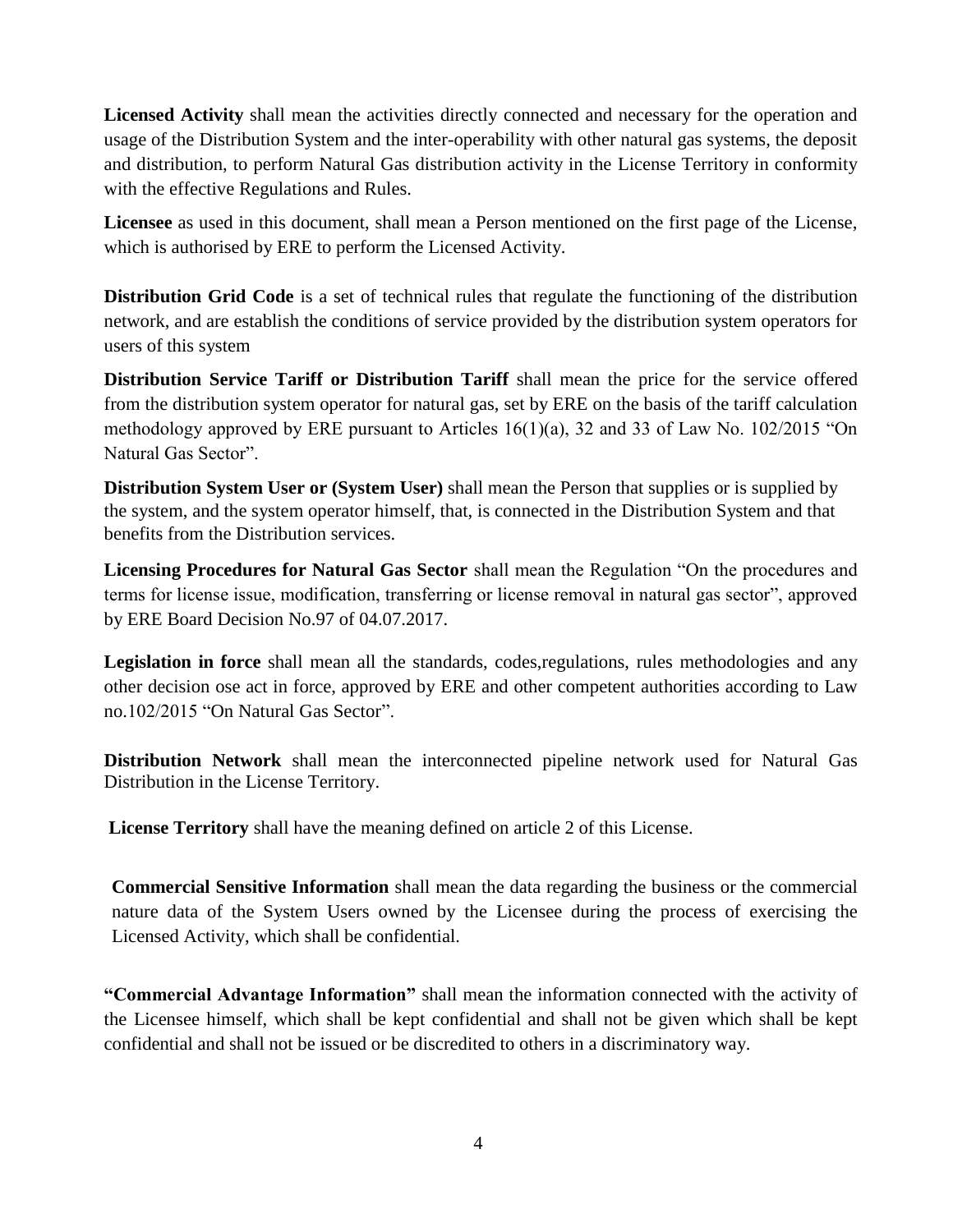# **2 Territory of Exercising the Licensed Activity.**

- 1. In conformity with the effective Legislation, the Rules and Regulations and the development of natural gas sector in Albania, the Licensee shall exercise the Licensed Activity for Natural Gas Distribution in the Distribution System in the License Territory.
- 2. The License Territory shall include the administrative units as follows;

3. Encompassing the entire Distribution Network in respective administrative units, including natural gas distribution pipelines and connecting pipelines in the Distribution System with the exit point/points from the Transmission System from which shall be ensured the delivery of Natural Gas.

4. Any change of the License Territory is performed in conformity with the Licensing Procedures for the Natural Gas Sector or other applicable Regulations and Rules approved or amended by ERE

### **Second Part**

### **Article 3**

### *Operational Obligations of the Licensee*

- 1. The licensee is authorized that according to this License to perform the Licensed Activity in the License Teritory. Being supported on article 23(3) of Law No. 102/2015 "On Natural Gas Sector" and the legislation in force, this right shall be issued to the Licensee on exclusive basis.
- 2. The Distribution System Operator connects the distribution network for all the customers, based on non discriminatory transparent conditions provided on the Distribution Network Code and other regulations in force, on the condition that the distribution system to have sufficient capacity and meet all the other technical and trading conditions.
- 3. The Distribution System Operator ensures non discriminatory access for all the system users in the distribution grid, as required on the License Conditions and in conformity with Article 54 of Law No. 102/2015 "On Natural Gas Sector", the Distribution Network Code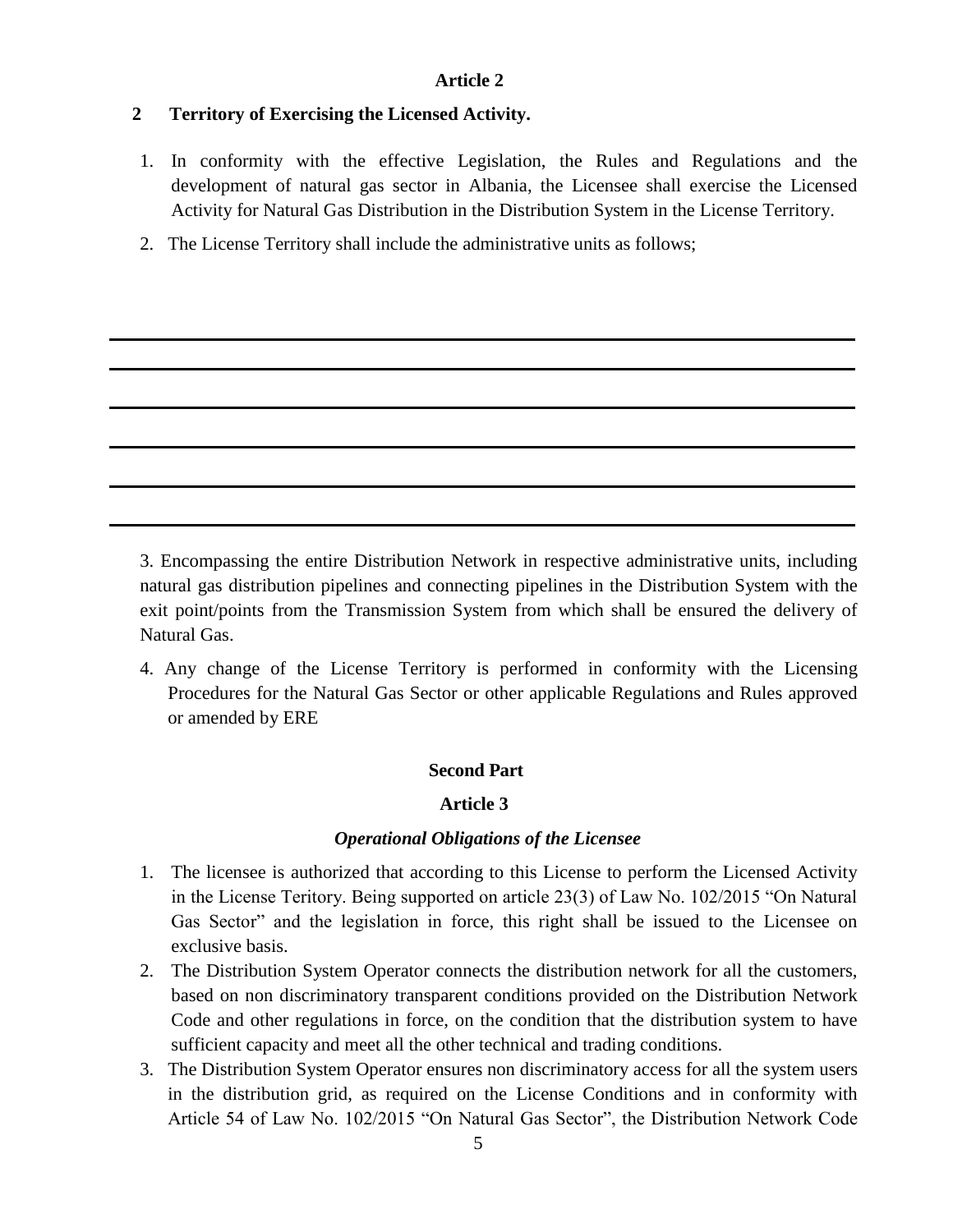and other legislation in force, avoiding discrimination between the system users or user's categories, especially in favor of the companies associated with them.

- 4. The Distribution System Operator ensures to the system users information that is easily accessible from the parties for the provision of services, the service conditions and any technical necessary information for an effective access in the network, in conformity with the exceptions from the confidential information approved by ERE.
- 5. The Distribution System Operator provides any system operator sufficient information to ensure the transport to storage natural gas and make possible, in conformity with the safe and efficient operation of the interconnection system.
- 6. The Distribution System Operator publishes the conditions and criteria approved by ERE, including the rules and tariffs for ensuring the distribution services as well as the data regarding the distribution market.
- 7. When the Distribution System Operator is responsible for balancing the distribution system, the approved regulations from it shall be objective, transparent and non-discriminatory, including the rules for invoicing the users for disbalancing. The obligations and the conditions, including the rules and the tariffs for ensuring such services from the Distribution System Operator are defined based on a methodology approved by ERE in a non-discriminatory way and with effective costs which shall be published.
- 8. Distribution System Operator preserves the confidentiality of any commercially sensitive information regarding the user, received during the performance of its activity, and prevents the disclosure of commercially advantageous information in a discriminatory way, that may create commercial advantages in the moment that they are public. The Distribution System Operator, in the sale or purchase of natural gas from responsible entities, shall not abuse with the commercial information received from the third parties in giving or negotiating the access in the system.
- 9. The Distribution System Operator is responsible to perform the technical control in facilities where the DSO performs the distribution of natural gas, in a way to guarantee that they operate in conformity with the technical and safety rules in the natural gas sector.
- 10. The Licensee shall be responsible for ensuring the long-term ability of the Distribution System within the License Territory, and shall operate, maintain, use and develop the Distribution System in a secure, reliable and efficient manner, with due regard for the environment and energy efficiency, and ensuring sufficient capacity to fulfill the requirements of all System Users.
- 11. The Licensee shall ensure a reliable and efficient performance of the Licensed Activity within the License Territory in accordance with Law No. 102/2015 "On Natural Gas Sector", the Distribution Network Code, other applicable Rules and Regulations, and these License Conditions.
- 12. The Licensee shall be independent and unbundled from any other activity not related to the Licensed Activity pursuant to Article 51 of Law No. 102/2015 "On Natural Gas Sector".This shall be without prejudice for the Licensee's operation as of a Combined Operator pursuant to Article 80 of Law No. 102/2015 "On Natural Gas Sector".
- 13. Not later than in 6 months from the Effective Date of this License, the Licensee shall prepare and deliver for approval at ERE a proposal of the Distribution System Code pursuant to Article 55 of Law No. 102/2015 "On Natural Gas Sector".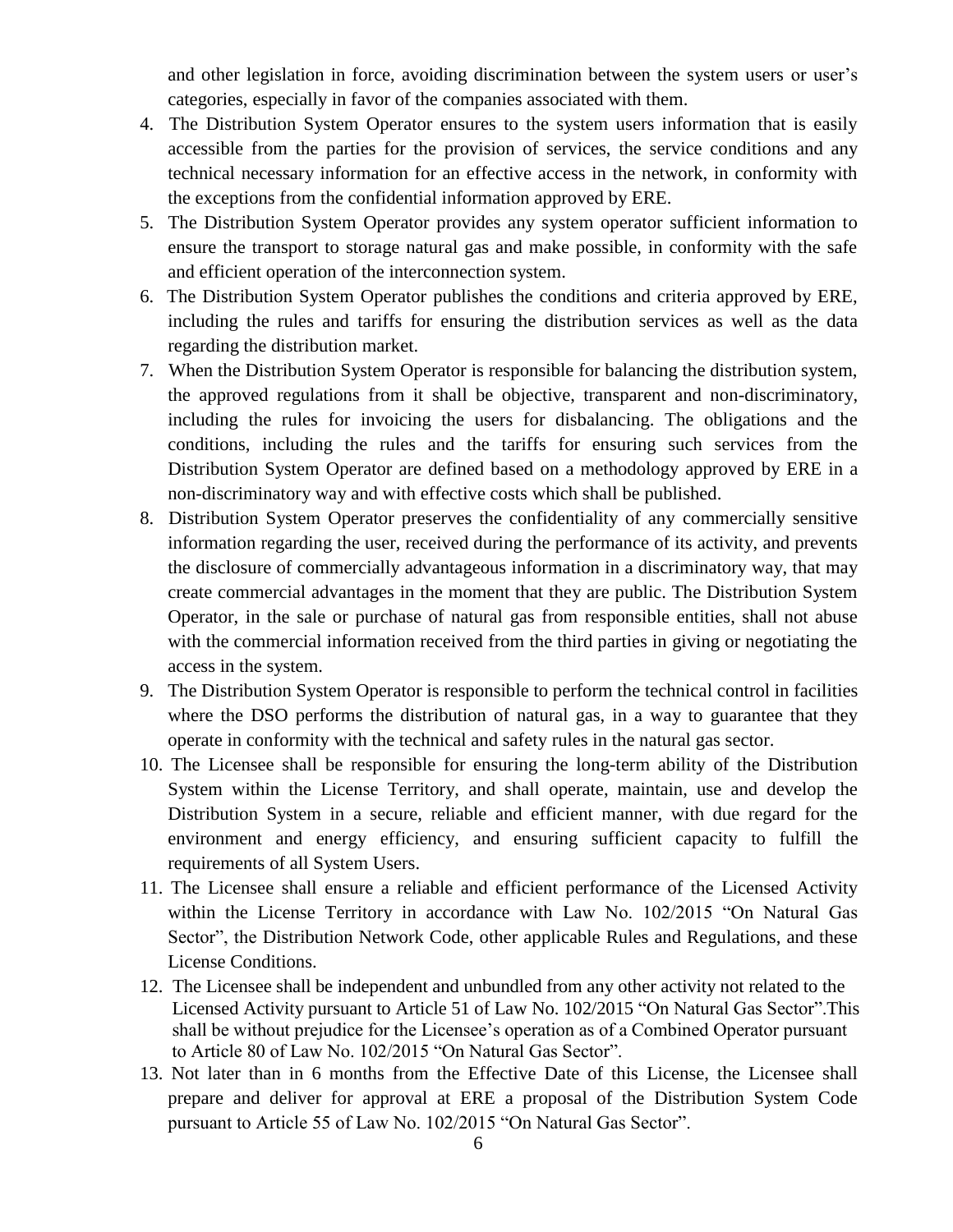- 14. The Licensee shall ensure that the Distribution System and all pipelines and other facilities, including the compressor stations, pressure reductions, the meters and any other equipment are constructed and maintained according to the effective technical and safety rules in the natural gas sector. Construction and use of natural gas distribution pipelines and other Distribution System infrastructure shall be subject to authorizations required under Article 11 of Law No. 102/2015 "On Natural Gas Sector".
- 15. The Licensee shall prepare and submit to ERE the development and investment Plan of the distribution network for 10 years with a view to ensure the security, reliability, regularity and quality of the Licensed Activity pursuant to Article 56 of Law No. 102/2015 "On Natural Gas Sector". The Plan shall be adapted each year for the next 10 years and submitted to ERE not later tan by 31 October. The development and investment plan shall contain short, middle, long term indicators. The short term indicators shall cover a 3 year period, the middle ones a 6 year period and the long term ones a 10 year period.
- 16. The Development and Investment Plan of the Distribution Network becomes binding upon the Licensee after having it consulted and approved by ERE and adopted by the Licensee. Implementation of the Plan is monitored and enforced by ERE under the terms and conditions stipulated in Law No. 102/2015 "On Natural Gas Sector".
- 17. The Plan for the development and expansion of the Distribution System, the Distribution System Operator shall take into consideration the legal provisions for environmental protection and energy efficiency. This plan shall especially contain;
	- a. A description of the current situation of the Distribution System;
	- b. A description and assessment of the refusal cases for third party access and the proposed measures to improve the situation.
	- c. Expectation of the needs for maintenance, development, expansion and modernization of the Distribution System and its functional capacity to fulfill the needs for distribution capacities of all Users of the License Territory for the respective period.
	- d. Interaction with the Transmission System with which it is connected.
	- e. Financial resources for implementing the plan.
- 18. The Licensee shall not prevent or attempt to prevent other participants of the market or competitors which aim to be engaged in a Natural Gas business in the Republic of Albania.
- 19. The Licensee shall not set another payment for the Distribution Services except for the Distribution Tariff approved by ERE.

20. The Licensee shall not be engaged in Cross-Subsidies. In conformity with Article 30 Law No. 102/2015, "On Natural Gas Sector" and ERE Regulations and Rules, the Licensee shall keep separate accounts for each of the licensed energy activities which it exercises and separate accounts for any other activities, which may be consolidated, in such a way as to prove the reliability to ERE and any other competent authority that there are no Cross-subsidies, there is no violation of competition and no discrimination in the ativities of the Licensee. The Licensee shall draw up, submit to audit and publish its annual accounts under the terms and conditions stipulated in the applicable laws of Albania and in compliance with international accounting standards.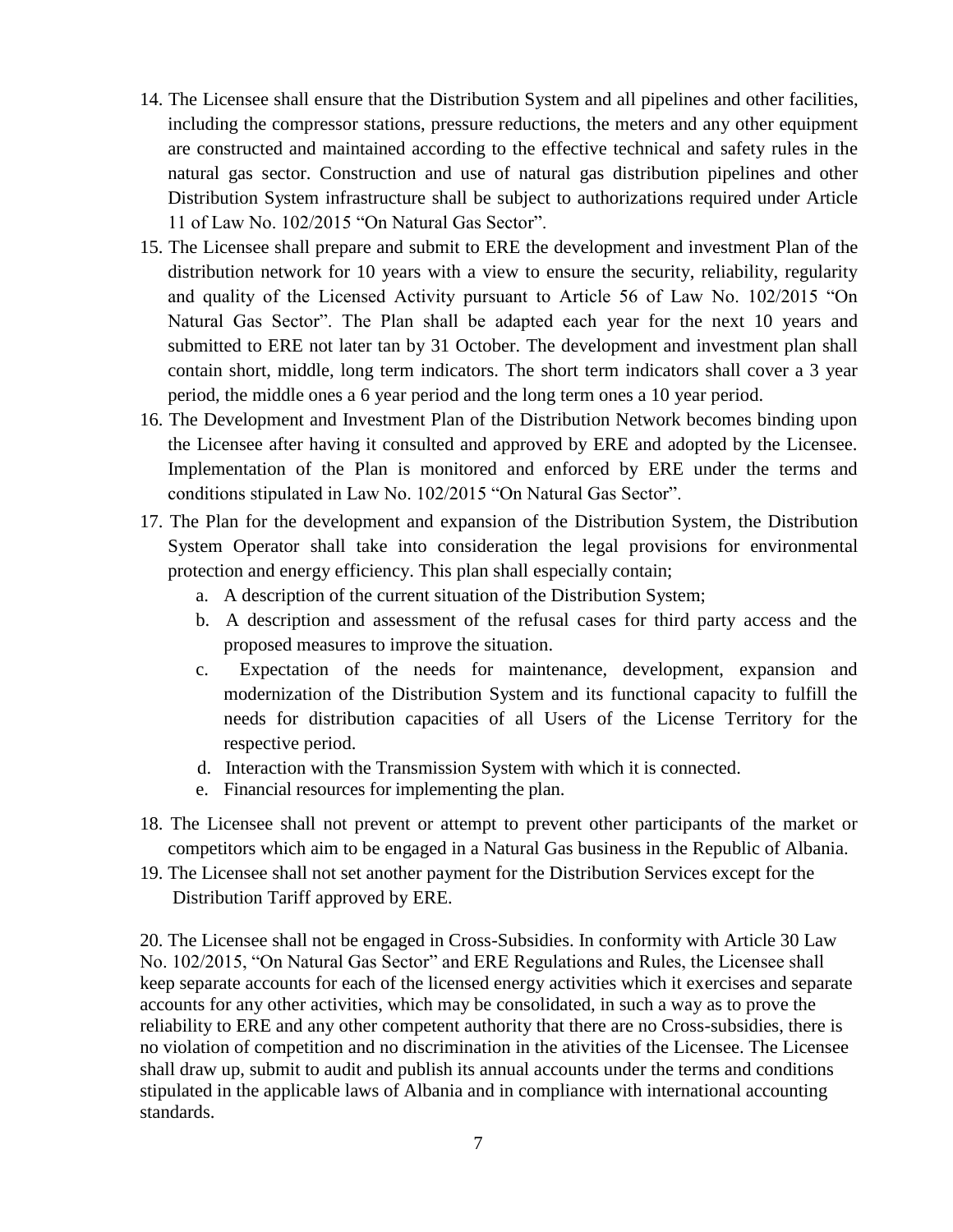- 21. The Licensee shall not be engaged in any form of monopoly or other activity that damage the competition. This shall be without prejudice to the exclusive authorization granted to the Licensee for performance of the Licensed Activity in the License Territory in accordance with Article 23(3) of Law No. 102/2015 "On Natural Gas Sector" and point 3 of these License Conditions.
- 22. During performing the Licensed Activity, the Licensee is responsible for the safety of health and life of the persons, their property and the damage of the environment in conformity with the legislation in force, including the technical and safety rules in the natural gas sector and the Regulations and Rules approved by ERE. The Licensee shall have a safety certificate from the insurance company (which operate in conformity with the Albanian Legislation in force) that evidences the cover of the responsibilities for injuries, illnesses or deaths of the Persons or for loss/damage of the property caused or that may have resulted from the Applicant activities within the required License in a responsibility level not less than 10 million \$. This policy or other security policies are and shall be in force and fully effective for the duration of the required License. Furthermore the Licensee shall remain responsible for any caused or related damage, or that may result from the performed activities for the duration of the License.
- 23. At any time, the Licensee shall own and set available to ERE accurate data on:
	- a. The location of the installations and the pipeline track including the Topographic map.
	- b. The covered geographic area.
	- c. The technical maximum capacity contracted and available for all in take System points and off take System points and its interconnections with other Transmission and Distribution networks, storage, generation plants and LNG terminals
	- d. Projected daily volumes to be processed according to his estimations.
	- e. Technical standards, projected maximum pressures, compression requirements and other technical characteristics of the machineries and technical equipments that shall be installed.
	- f. Projected work pressures supported on its estimations.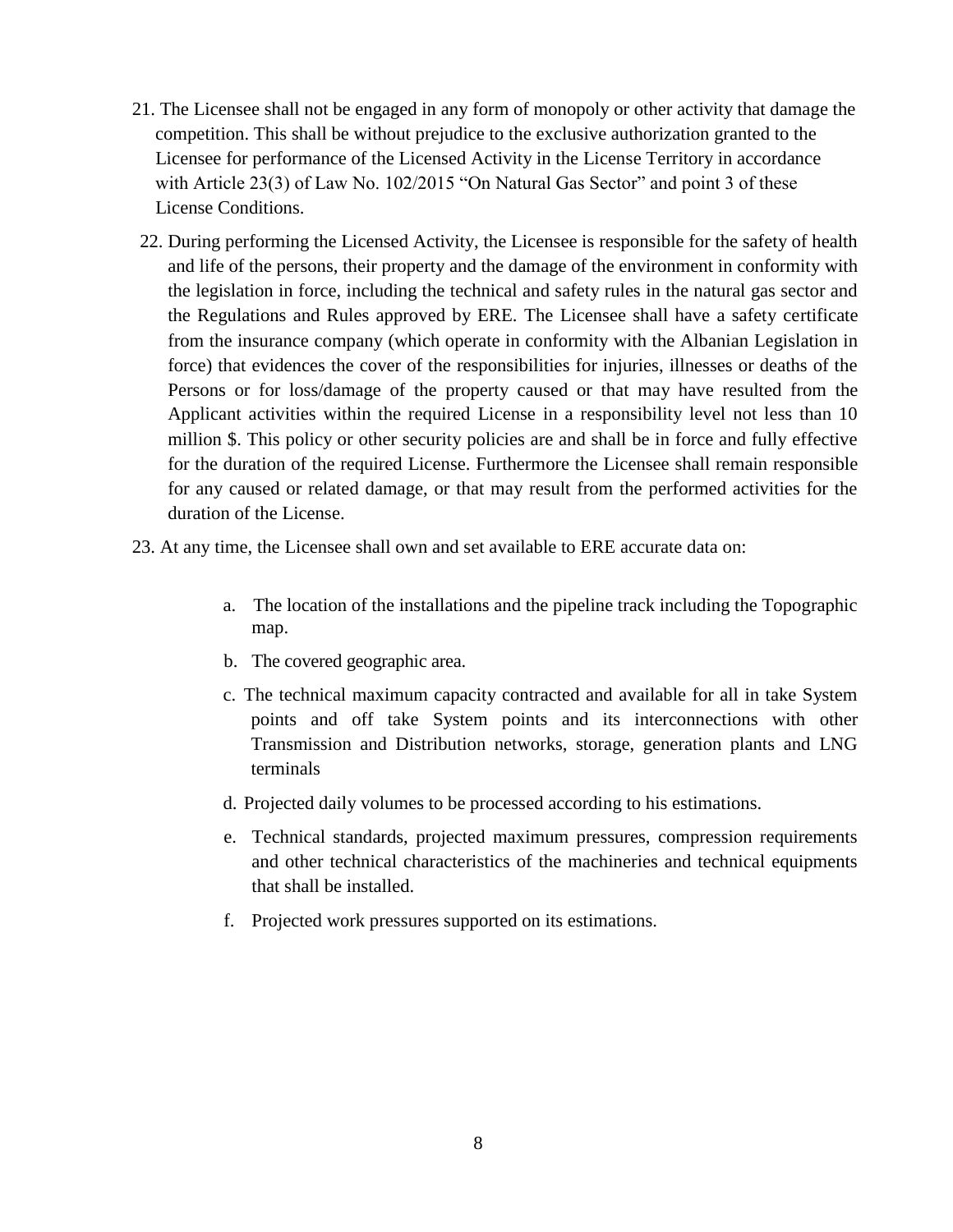- g. The customer categories and projected deliveries.
- h. Location of the meters and specifications.
- i. Depreciation plans including locations
- j. Evidences of the contracts /commitments.
- k. The working program to implement the project and the expected lifetime of the project.
- l. Average natural gas amount expected to be distributed during a year supported on a typical monthly program.
- 24. If the Licensee is confronted or foresees an emergency situation that threatens the life and health of the persons, or their property safety, the environment, sustainability of the Distribution System or the security of supply than the Licensee undertakes the necessary measures to improve or prevent the influence of the current or expected emergency situation in accordance with Law No. 102/2015 "On Natural Gas Sector", the Emergency Plan adopted by the Council of Ministers, the Distribution Network Code, technical and safety rules in the natural gas sector and/or other applicable Rules and Regulations. Without delay the Licensee shall inform ERE and any other necessary authority for the emergency situation and the actions or plans of the Licensee to manage this situation.
- 25. The Licensee shall not engage himself or be engaged with other Persons, in activities that aim or may damage the fair, open and non-discriminatory nature of the Natural Gas Distribution System. The Licensee may cooperate with other Persons regarding the safety, sustainability and improvement aspects of the Distribution System without prejudice to its mandatory independence and unbundling pursuant to Article 51 of Law No. 102/2015 "On Natural Gas Sector", and its exclusive responsibility for carrying out the Licensed Activity under the terms and conditions stipulated in Law No. 102/2015 "On Natural Gas Sector", applicable Rules and Regulations, and these License Conditions.
- 26. When the Distribution system operator is part of a vertically integrated company, he shall be independent from the legal organization and decision taking form, from other activities not relating to distribution, without the obligation to unbundle the ownership of Distribution system assets from vertically integrated companies. When the Distribution system operator is part of a vertically integrated company, it shall be independent in the organizational and decision taking aspect from other activities not related to distribution.
- 27. The Licensee performs the licensed activity, develops policies and programs and takes the necessary measures to improve and promote the economic and operational efficiency of the Distribution System and ensures that the Natural Gas Supply is performed in conformity with Albanian legislation and European requirements, practices and standards related to the quality of service and the sustainability of the Distribution System.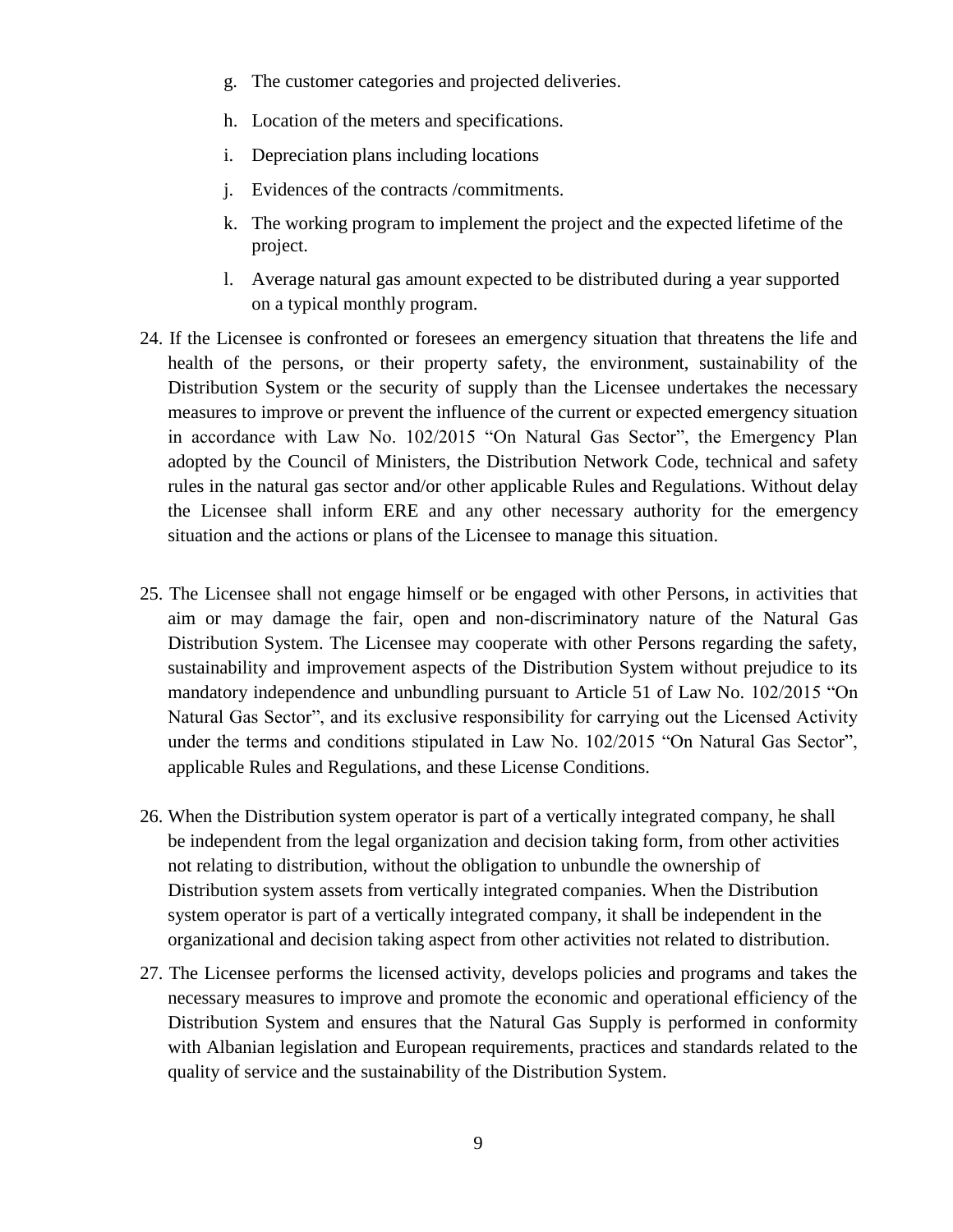- 28. The Licensee shall not be engaged in activities, whether directly or through related undertakings, which prevent the performance of the Licensed Activity. The Licensee shall inform ERE if he plans to:
	- a. engage in other activities, except of the Licensed one; or
	- b. establish an associated business.
- 29. ERE may prevent or set special conditions for engagement of the Licensee in activities other than the Licensed Activity and for the establishment of the Associated Businesses, to protect the System Users and be ensured that there are no activity cross-subsidies.
- 30. The Licensee is not responsible for the failure to meet the License Conditions in case of a Force Majeure, to that extent and for the period that the Force Majeure does not permit the completion of the License Conditions. In case of the Force Majeure the Licensee shall immediately inform ERE and other Users of the System with whom they have signed an agreement. The Licensee shall restore the provision of its interrupted services under the terms and conditions stipulated in the Distribution Network Code, the legislation in force and the distribution contract.
- 31. The Licensee shall plan and take measures for the security of natural gas supply in accordance with the standards established in the Emergency Plan pursuant to Article 6 of Law No. 102/2015 "On Natural Gas Sector", and shall be responsible for the security of natural gas supply within the scope of its competence while performing the Licensed Activity.
- 32. When the Distribution System Operator is part of a vertically integrated company, it shall be independent in its organization and decision taking aspects, from other activities not related to the distribution.
- 33. If the Distribution System Operator is part of a vertically integrated company, to be independent, in the organizational and decision taking aspect, from other activities not relating to natural gas distribution, it shall have full decision making rights, independent from the integrated company in relation with the necessary assets for the operation, maintenance or distribution network development. The distribution system operator drafts the compliance program, where are provided the measures to ensure that the discriminatory conduct is exempted and to ensure that its respect is adequately monitored.

# **Centralized Control and the Coordination of the Distribution System**

1. The Licensee shall manage and coordinate the Distribution System operation in conformity with the Distribution System Code, the Regulations and Rules approved by ERE.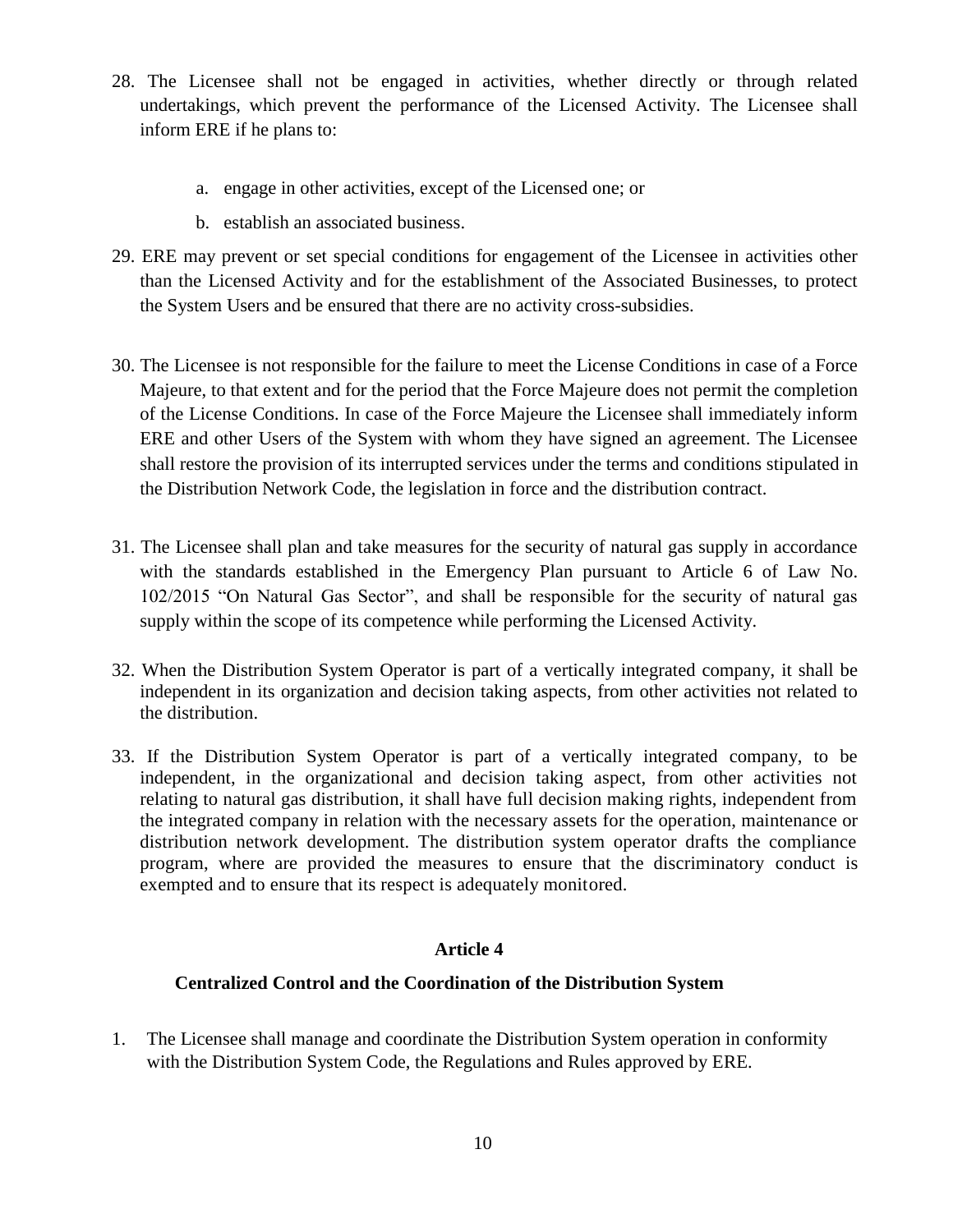2. To ensure the coordination of the Licensed Activity and the efficient and sustainable operation of the Distribution System, the Licensee installs, uses, and maintains the necessary equipments to protect the Distribution System from operational errors, connection losses or any other possible event which may damage the Distribution System or the equipments, installations connected with it.

# **Article 5**

# **Changes in the Distribution System**

- 1. The Licensee shall immediately inform ERE for any event that may lead to important changes of the distribution capacities for the compressor lines and stations of the Distribution System, for a period longer than 30 (thirty) days and submit at ERE its opinion for the appropriate settlement and to reduce the damaged impact.
- 2. The Licensee shall inform ERE for the plans to reduce the pipeline or equipments pressure of the Distribution System at least twelve (12) months before the planned reduction and submit at ERE a detailed explanation of the actions and measures to reduce the potential negative impact.
- 3. The Licensee shall not sign contracts for which he is or shall be aware of the consequences that constitute a violation of the License Conditions.
- 4. The Licensee may suspend the Distribution System services for one or more System Users, for a period of time, when the action or not action of a Person endangers the sustainability, safety and quality of the Distribution services for the other Users of the Distribution System and may prevent the compliance of the License Conditions. The Licensee, without delay shall inform ERE and any other Person affected from this situation, regarding the suspended actions according to this paragraph. These notifications shall contain a justified opinion regarding the nature, size, expansion period for these suspensions. The Licensee shall restore the provision of its suspended services under the terms and conditions stipulated in the Distribution Network Code, other applicable Rules and Regulations, and the distribution contract.
- 5. The Licensee shall establish and implement a compliance programme setting out measures taken to ensure that discriminatory conduct is excluded and shall appoint a compliance officer pursuant to Article 51(4) of Law No. 102/2015 "On Natural Gas Sector".
- 6. The Licensee shall carry out other duties as assigned within the scope of the Licensed Activity by Law No. 102/2015 "On Natural Gas Sector", other applicable laws of Albania, the applicable Rules and Regulations, and these License Conditions.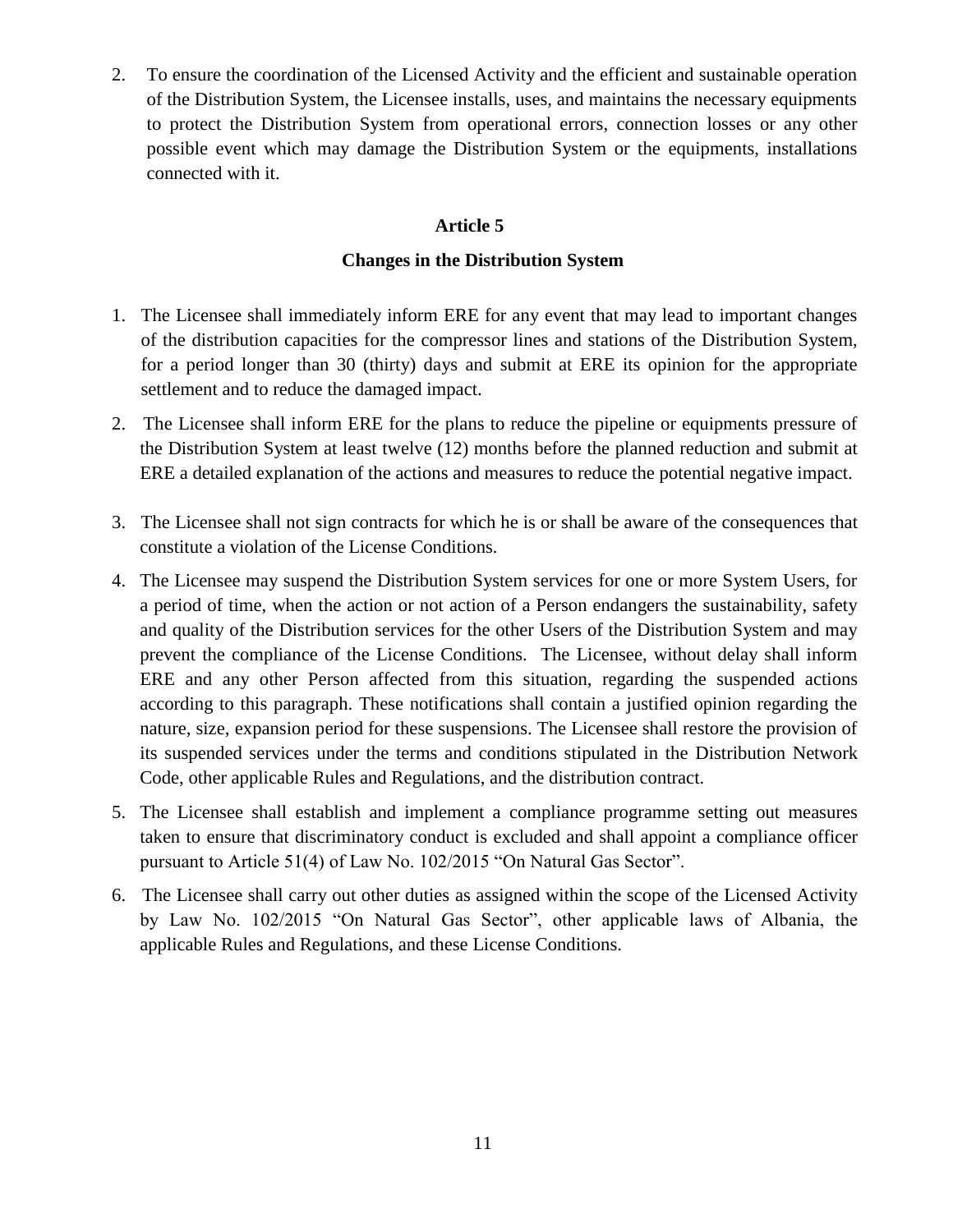## **Obligations for Reporting to the Licensee**

- 1. By February 15 of each year, the Licensee shall submit at ERE a statement on the Licensee activity during the preceeding year. ERE may set special conditions for the reporting form.
- 2. The Annual Report shall submit the analysis of the operational activity of the Licensee and shall minimally handle the issues as follows:
	- a. natural gas volume distributed during the previous year (total amount of distributed natural gas, the number of the served users) according to the composed units of the Licensed Territory in total and comparisons with the previous years;
	- b. measures taken during the year for which it is being reported for the:
		- i. protection of the tools and equipments from the outside impact, defects and provisions of necessary tools and equipments for the Licensed Activity,
		- ii. work safety;
		- iii. protection of the environment and person's health;
		- iv. monitoring the operation of the Distribution System;
		- v. fulfillment of the conditions for a sustainable, continuous and qualitative activity;
		- vi. fulfillment of the conditions for the efficiency of using the energy; and
		- vii. analysis of the emergency cases and the preventing measures
		- c. realization of the annual development and expansion plan of the Distribution System approved by ERE for the previous year;
		- d. implementation of the repairing and maintenance program for the reporting year;
		- e. inspections, supervisions and the controls performed by competent bodies, attached with the photocopies of the reports, analysis and respective decisions;
		- f. an assessment of the realization of the development and expansion plan level of the Distribution System for the reporting year;
	- g. A preliminary assessment of the development and expansion plan of the Distribution System that shall be fully completed in conformity with point 4.7 of these License Conditions.
		- h. Realisation of the obligation to inform the customers and take the measures to improve the quality of service.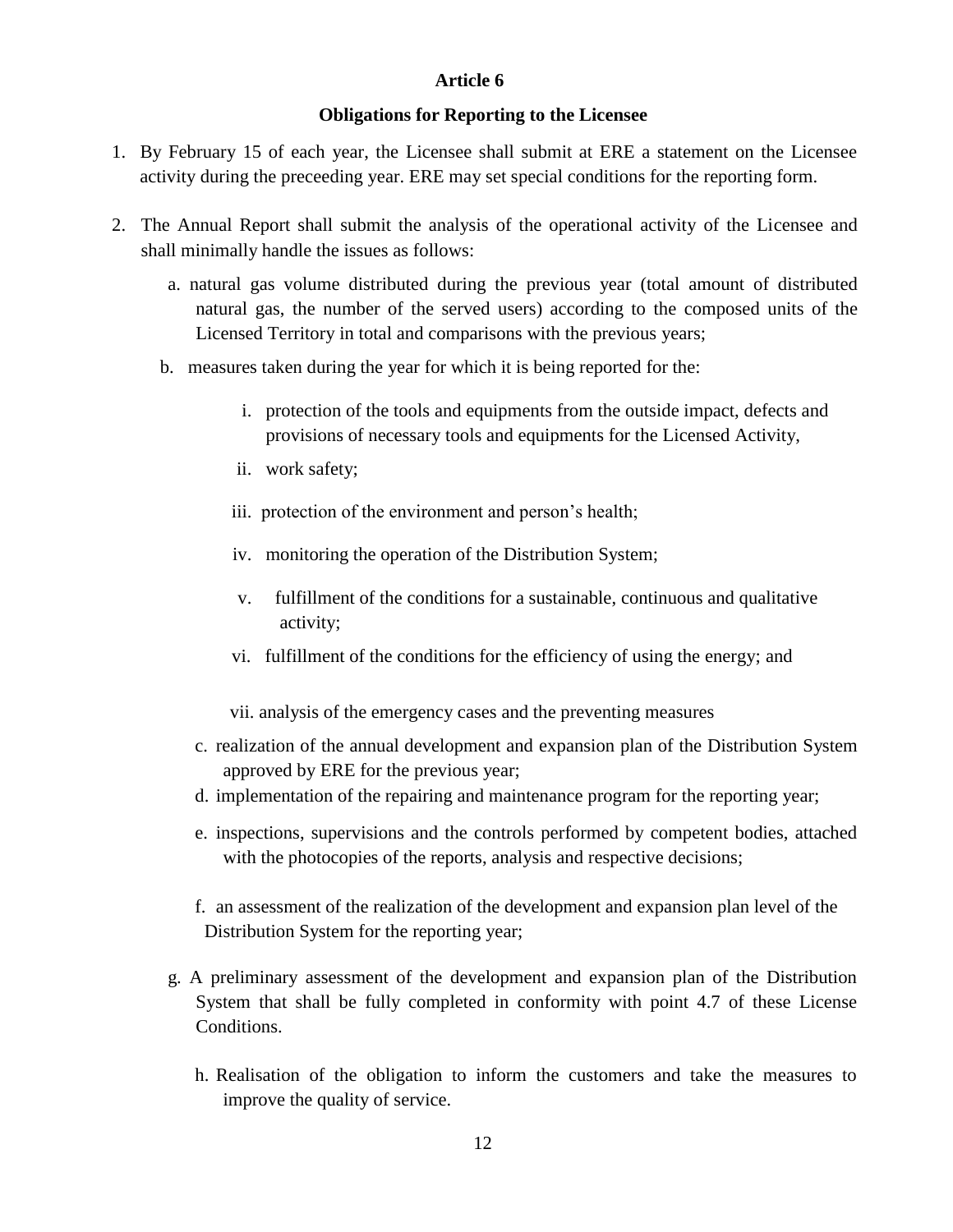i. Other data and information required for submission under ERE's approved monitoring and reporting requirements.

## **Article 7**

# **Financial Reporting**

- 1. The Licensee drafts, submits for auditing and publishes its annual financial statements according to the criteria and conditions defined in the legislations in force and in conformity with the international accounting standards. The licensee shall keep separate accounts for each of the licensed activities that he exercises, as well as any other activity not related with natural gas sector, pursuant to Article 30 of Law No. 102/2015 "On Natural Gas Sector". These accounts may be submitted consolidated, despite the case when the performed activities are connected with the natural gas distribution or transmission activity. The licensee keeps different accounts for other natural gas activities, which may be consolidated, shall be kept separate and the accounts are not related with the activity provided in Law No. 102/2015 "On Natural Gas Sector". Until June 30 of each year the Licensee delivers at ERE the financial statements audited by authorized accounting experts, accompanied with:
	- The financial statement
	- Statement of the revenues and expenses,
	- Statement of capital changes,
	- Statement of money flow
	- Explanatory notes
- 2. The Licensee shall share the joint expenses between his Licensed Activity and other types of activities (including the authorized activities from other permissions or Concessions) on reasonable basis in conformity with ERE Regulations and Rules and the generally accepted business practices. In conformity with the requirements of point 4.10 of these License Conditions and on ERE request, the Licensee submits at ERE the audited Financial Statements which cover all activities of the Licensee and show that there are no crosssubsidies regarding the Licensed Activity. On ERE request the Licensee submits at ERE even explanations that justify the basis for the allocation of the general expenses performed by the Licensee.

## **Article 8**

## **Notifications**

- 1. The Licensee shall inform ERE within 10 (ten) days for any change in the:
	- a. Official Address,
	- b. Statute of the Licensee,
	- c. Registration Certificate,
	- d. Fiscal Code,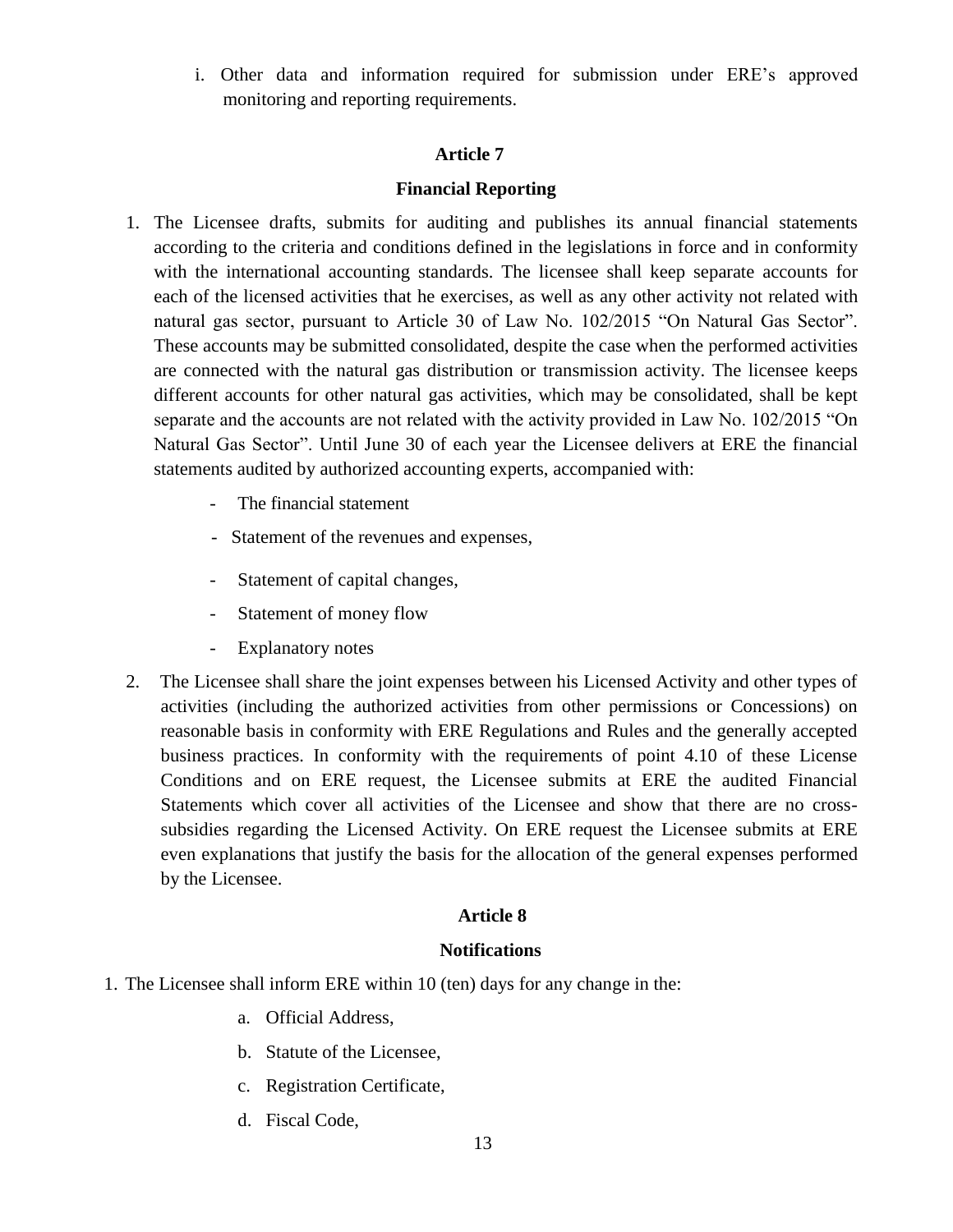- e. The Official Representative or other Management Bodies
- f. Change of the asset structure from 10%, or more,
- g. Any other change in the organization and operation of the Licensee, which may have an important influence in the Licensee activity.
- 2. All the official notifications, applications, petitions, claims or other correspondences with ERE regarding the License shall be in the written form and respectively signed by an authorized official or designated reperesentative of the Licensee and ERE according to the case and if send by courier or registered post, by requesting a verification of the receipt notice. The addresses of the parties shall be imposed on the envelope. All the notifications and other correspondences shall be considered to enter into force from the delivery moment, or if not delivered because of an error of the sender, from the submission moment.

# **Third Part**

# **Article 9**

# **Third Party Access in the Distribution System and Exclusion from this Right**

- 1. Distribution System Operator shall ensure access in the distribution system, within distribution capacity limits and the technical rules, in conformity with the criteria and the conditions defined in the Distribution Network Code approved by ERE.
- 2. In conformity with Article 54 of Law No. 102/2015 "On Natural Gas Sector", the Distribution Network Code and other applicable Regulations and Rules approved by ERE, the Licensee shall ensure the access of the Third Parties in the Distribution System in the License Territory of the System Users in a fair, transparent way and without discrimination. Distribution Network Code and other applicable Regulations and Rules approved by ERE, the Licensee shall ensure the access of the Third Parties in the Distribution System in the License Territory of the System Users in a fair, transparent way and without discrimination.
- 3. When the Distribution System Operator provides the same service for different customers, then this service is provided according to the same criteria and contractual conditions, using the harmonized contracts and/or in compliance with the Distribution Network Code.
- 4. Distribution System Operator publishes the conditions and criteria approved by ERE, including the rules, guarantees and the tariffs for ensuring third party access in the distribution system. These conditions and rules shall be objectively implemented for all the customers and without discrimination between the network users.
- 4. Third party access services are issued to the guarantees by the network users for the financial ability. Such guarantees shall not compose unnecessary obstancles for the entry into market and shall be non discriminatory, transparent and proportionale.
- **5.** The Distribution System Operator may refuse the access in the distribution system, in conformity with the criteria and conditions defined on article 43 of this Law.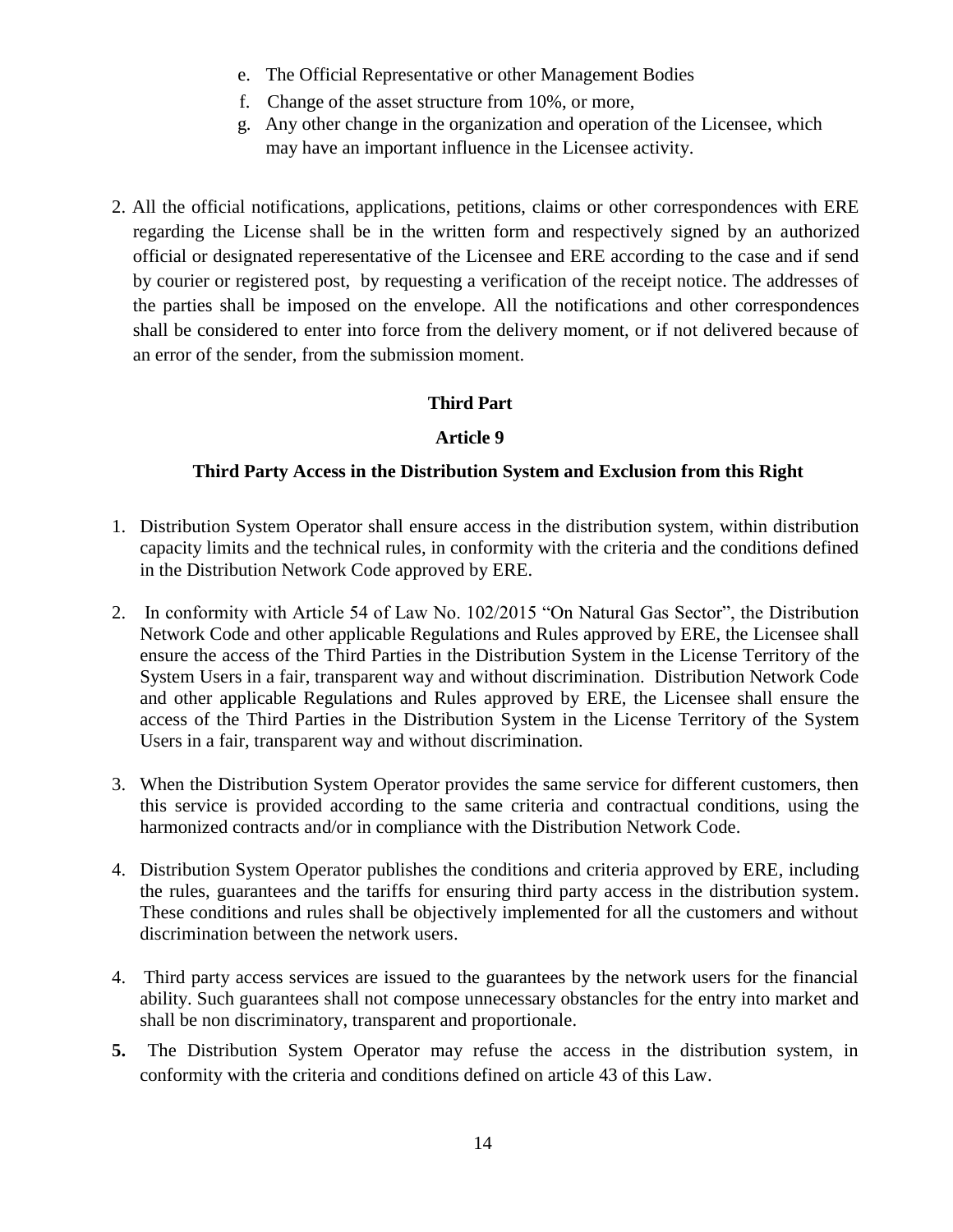#### **Abandonement and Rehabilitation**

- 1. In conformity with the effective Regulations and Rules, the Licensee abandons the equipments and plants and rehabilitates the location of the equipments and the surrounding environment in cases when:
	- a. the equipments and the plants are out of service, damaged and are not repaired during 6 (six) calendar months period, and;
	- b. the Licensee has not informed ERE that he intents to use, repair or replace these equipments and plants.
- 2. The Licensee shall immediately undertake the necessary measures to move the abandoned equipments and make the restoration of the area in the conditions that it was before the beginning of performing the licensed activity and repair any damage caused as the result of the Licensee activity.
- 3. All the expenses for abandoning the equipments or facilities and the rehabilitation of the area and the environment are on the account of the Licensee.

4.The Licensee shall keep ERE and the Albanian State out of any damage costs and other responsibility including the rehabilitation of the environmental damages caused or that have came as consequence of the Licensee errors in performing the activity according to this License.

### **Fourth Part**

## **Article 11**

### **Regulatory Tariffs**

The Licensee shall pay at ERE the tariffs in a regular way during the time of holding the license in conformity with Article 14 of Law No. 102/2015 "On Natural Gas Sector", the legislation in force and the "Regulation on defining the regulatory tariffs for the licensee in power sector" approved with ERE Board Decision no. 190 of date 23.11.2017. If the Licensee does not pay these tariffs on the required amount and time then he shall be penalized according to the legislation in force.

### **Neni 12**

## **Tariffs**

- 1. The tariffs defined by ERE takes into account the need to integrate the system, reflect the real costs, to properly return the investments of the licensee.
- 2. The Distribution Tariff is regulated and approved by ERE based on "The Methodology of calculating the tariff for using the natural gas transmission and distribution network".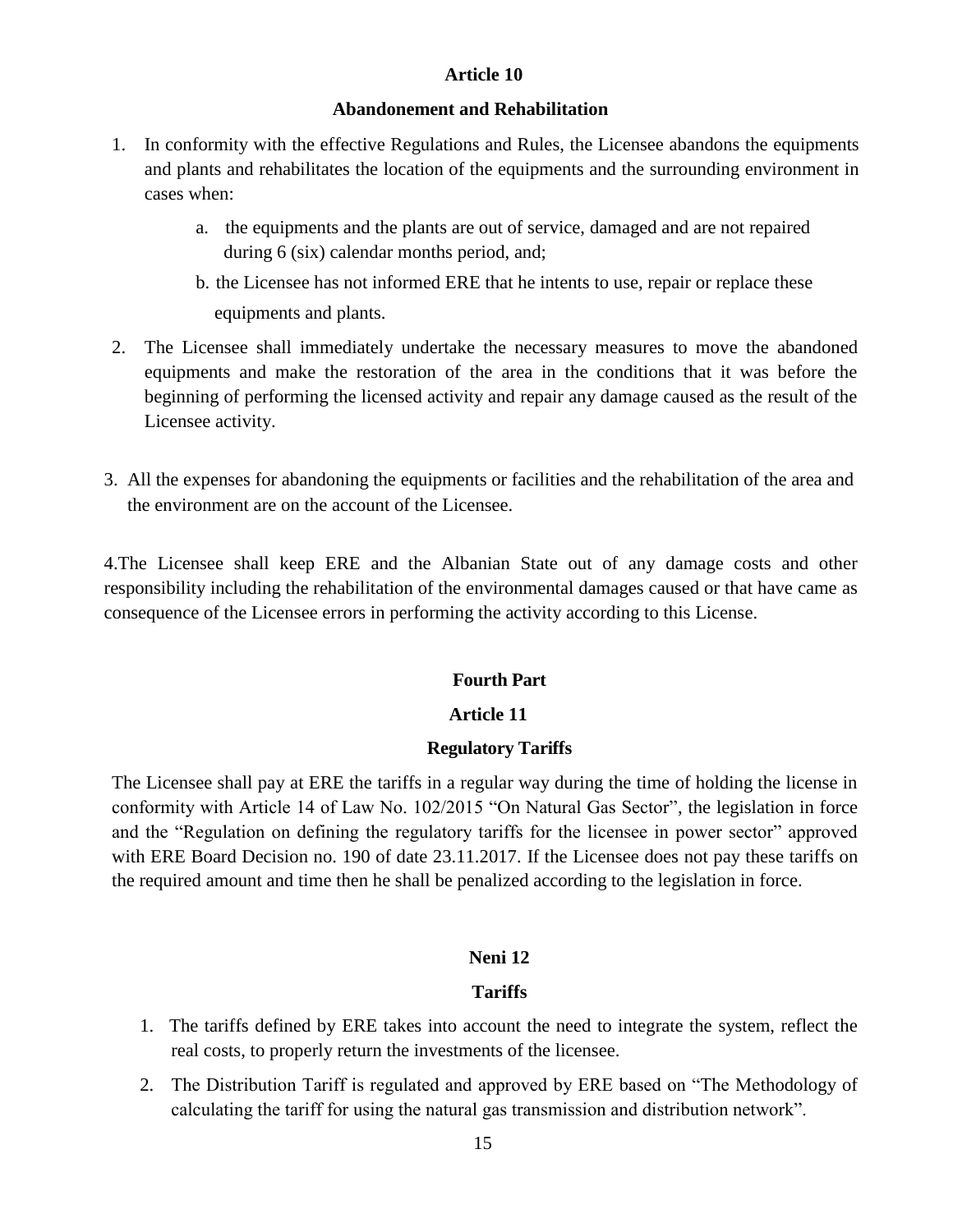- 3. The Distribution Tariff approved by ERE shall be imposed to ensure the Licensee with:
	- a. Sufficient revenues to cover reasonable costs levels, including the capital cost;
	- b. Ensuring a reasonable profit rate, and
	- c. Incentives to reduce the costs and operation in an efficient way.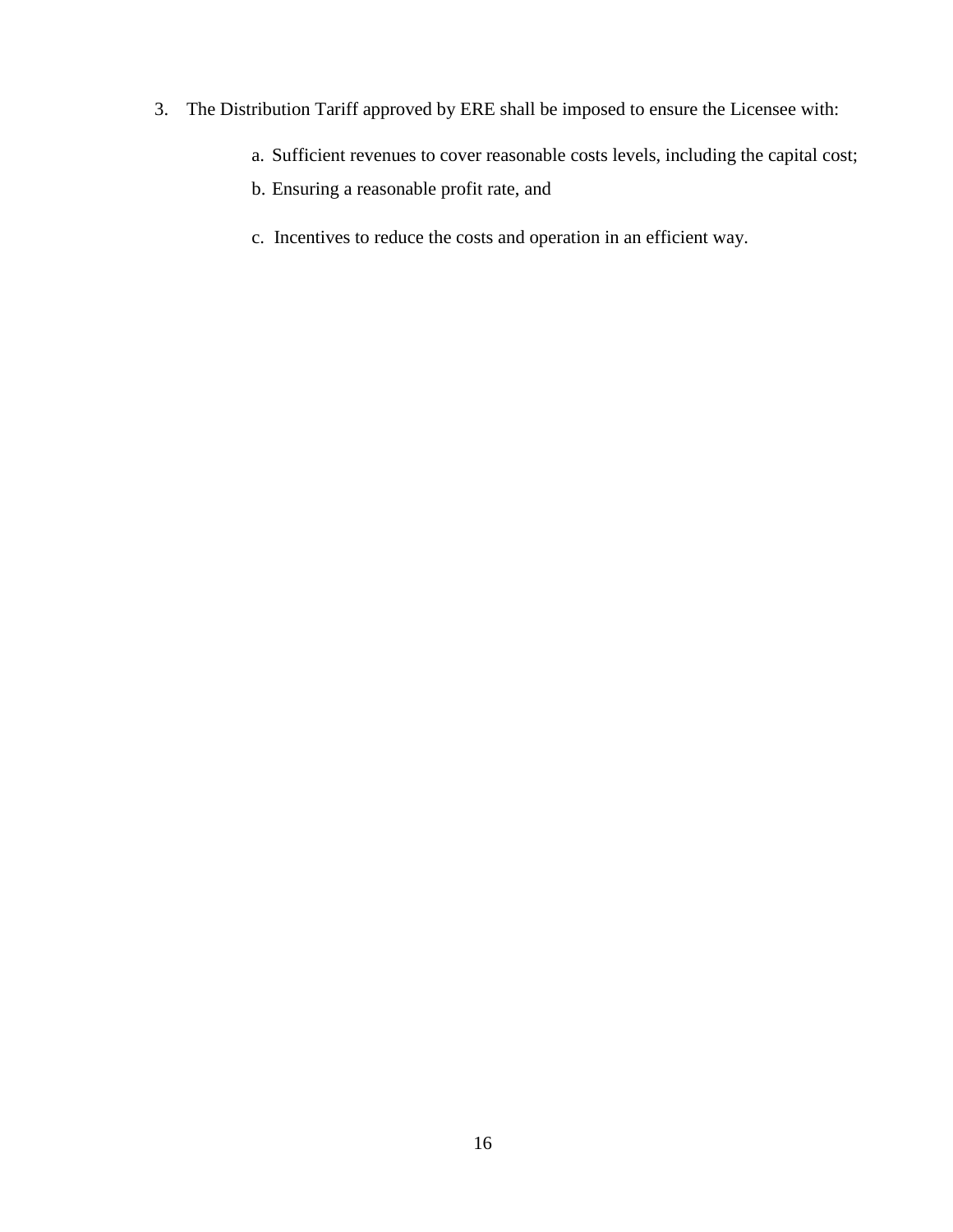- d. sufficient incentives in the long and short term plan to increase efficiency, to promote the integrity of the market and the security of supply and to offer the support for the research activities.
- 4. For the natural gas quantity distributed by the Licensee, and for the services provided by him, the Licensee is authorized to impose payments for all Distribution System Users on the condition that these payments shall be according to the Distribution Tariff approved by ERE. The value of these payments is defined according to the Distribution Tariff and the natural gas quantity registered on the meters installed in the:
	- a. The Limit of the Distribution and Transmission System on which it is connected; and
	- b. The Limit of the Distribution System and the Customers that receive direct connection with the Distribution System,
- 5. Based on the application of the Licensee or with its own initiative, ERE may review the Distribution Tariff and amend it, in conformity with the legislation in force and the Methodlogy for calculating the usage tariff for the natural gas transmission and distribution network", approved by ERE.

# **Meterring and Reporting System**

- 1. The Licensee shall register all Natural Gas volumes that enter or exit from the Distribution System in conformity with the Distribution System Code. In places when there is no meter or the meters do not record correctly, the Licensee shall define the hourly quantities of natural gas distributed in conformity with the Metering System Code approved by ERE pursuant to Article 104 of Law No. 102/2015 "On Natural Gas Sector" and shall undertake without delay the measures for the installation or repair of the necessary metering equipments.
- 2. The Licensee shall keep detailed monthly reports on the quantity of natural gas that enter or exists in the Distribution System, the Distribution System Operation and other details of the Distribution System.
- 3. The Licensee submits on monthly basis to all Users of the Distribution System, with whom he has connected contracts to ensure the Distribution service, the data regarding the Quantity of Natural Gas distributed in conformity with the contract connected for each User.

# **Fifth Part**

## **Article 14**

## **Monitoring the Performance of the Licensed Activity**

1. ERE monitors the Licensee regarding the implementation of the License conditions,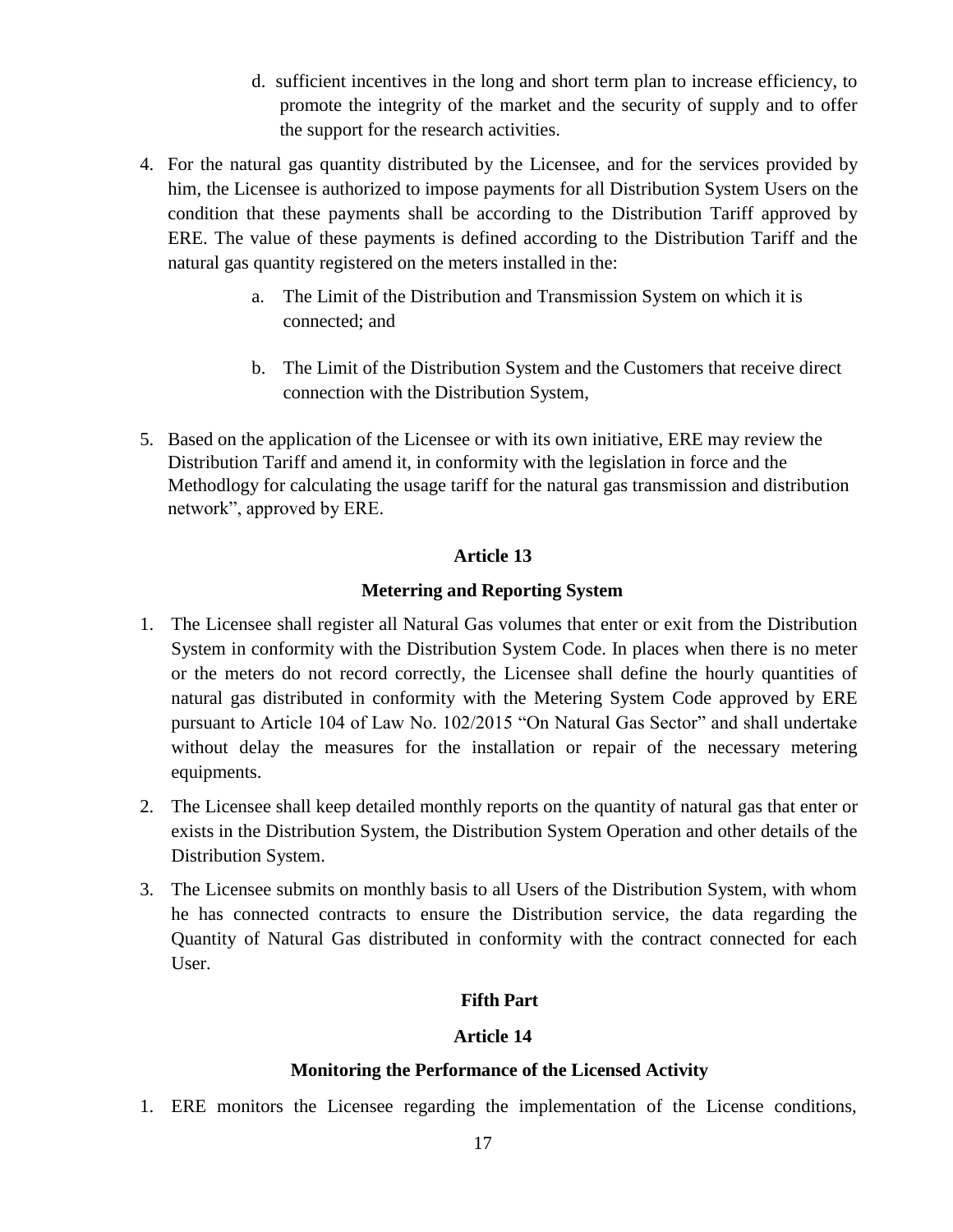reviews the Licensee reports and when it sees reasonable ERE inspects the assets, accounts or other data and requires the audit of the Licensee activity. The audit costs are for the account of the Licensee. For this purpose, ERE shall inter alia have an unrestricted access to the Licensee's accounts pursuant to Articles 30 and 31 of Law No. 102/2015 "On Natural Gas Sector". Following an argumented complaint of a third party, or with its own initiative, ERE may initiate an administrative investigation of the Licensee Activity compliance with the License Conditions and the legislation in force.

- 2. Distribution System Operator activities are monitored by ERE in such a way that the operator (DSO) does not benefit from its vertical integration and distort competition.
- 3. The Licensee shall ensure full access of ERE authorized representatives in the documentation and the reports of the Licensee to control the licensed activity in conformity with the Regulations and Rules approved by ERE. The Licensee shall give all the necessary measure during the control process.
- 4. If after the invstigation, ERE is of the conclusion that the Licensee has not met the License Conditions, ERE may review the Licensee tariff and/or take the necessary measures in conformity with Law no.102/2015 "On Natural Gas Sector" the Regulations and Rules, to protect the interests of the Distribution System Users and Natural Gas customers.
- 5. The Licensee shall inform ERE for any violation of the License Conditions within 7 (seven) calendar days from being informed of such a fact.
- 6. The Licensee shall implement all the decisions taken by ERE, including the fine payments set by ERE, in conformity with the Regulations and Rules.

# **Article 15**

## **Quality of Service**

- 1. The Licensee is obliged to:
	- a) ensure qualitative service of natural gas Distribution regarding;
		- i. the continuance of delivery
		- ii. the quality of natural gas that enters in the Distribution System and the maintenance of its quality until the exit from the System and
	- iii. the commercial quality of service.
	- b) draft a methodology for the standards of monitoring natural gas quality in the entry and exit points of the Distribution System as part of the Transmission Network Code to be approved by ERE, and
		- c) monitor in continuance the quality of distributed natural gas and submit at ERE the periodical reports, in conformity with the approved methodology.
	- 3. The Licensee shall ensure and comply with the quality and level of maintenance of the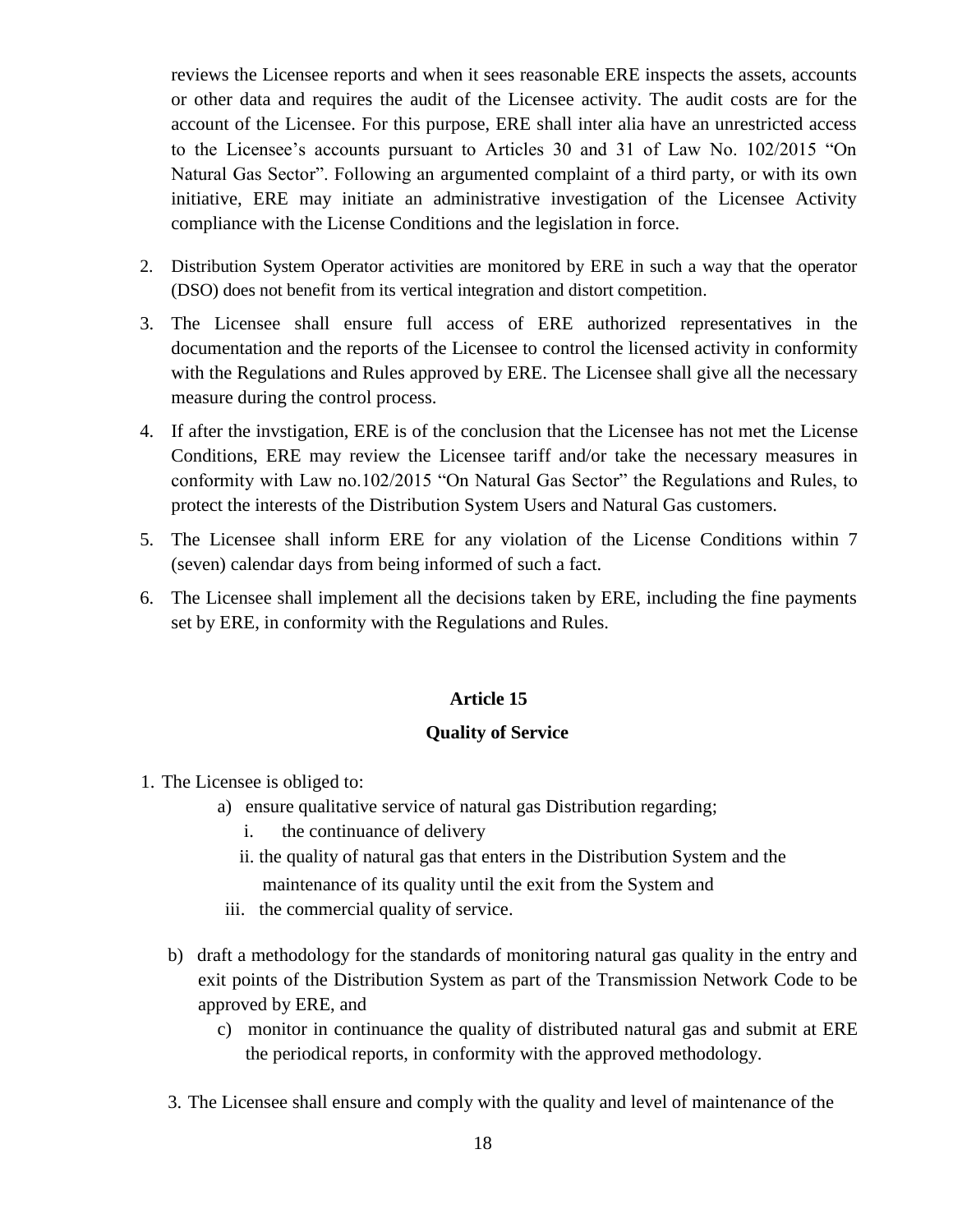Distribution System as defined by the Ministry responsible for energy and minimum standards and requirements regarding quality of service set by ERE and shall provide its services in line with quality specifications and conditions stipulated in the Distribution Network Code.

# **Article 16**

# **Confidentiality of Information**

- 1. The Licensee shall ensure that any information received as the result of performing the Licensed Activity shall not be informed to anyone except of the cases:
	- a. the information shall be disclosed during the performance of the Licensed Activity in conformitz with the transparency requirements defined on article 53 of Law no. 102/2015 "On Natural Gas Sector" and without prejudice to the Licensee's obligation to preserve the confidentiality of Commercially Sensitive Information.
	- b. when the Licensee is required to declare the information in conformity with the License Conditions
	- c. it is decided by ERE

d. it is issued the prior written consent of the Person to whom the information is concerned;

- e. with Court decision and implementing the effective legislation;
- f. if the information is public;
- 2. The Licensee shall ensure that any associated business shall not use any information of the Licensee to gain an unjustified competitive advantage and shall ensure that he shall not disclose any information to any other Person (including other Associated Businesses) that may enable this person to reach in an unjustified commercial benefit.
- 3. Any Commercially Advantageous Information possessed by the Licensee shall be disclosed in a transparent and non-discriminatory manner, and shall be easily and equally accessible by all actual or potential System Users and other interested parties. Disclosure of Commercially Advantageous Information shall be processed so as to prevent any preferential treatment of individual System Users or other interested parties, whether in terms of the scope, contents and/or form of the information disclosed, and/or the time of its disclosure.
- 4. The Licensee shall draft and submit at ERE the procedures to ensure the implementation of this point. The Licensee's confidentiality policy may be prescribed in its compliance programme, as referred to in point 4.22 of these License Conditions, and/or its other bylaws. The Licensee's confidentiality policy shall be published on its website and freely accessible by any interested parties.
- 5. The Licensee shall undertake any necessary step to keep the confidential information owned by the Licensee and to report at ERE in conformity with the obligations submitted on this article.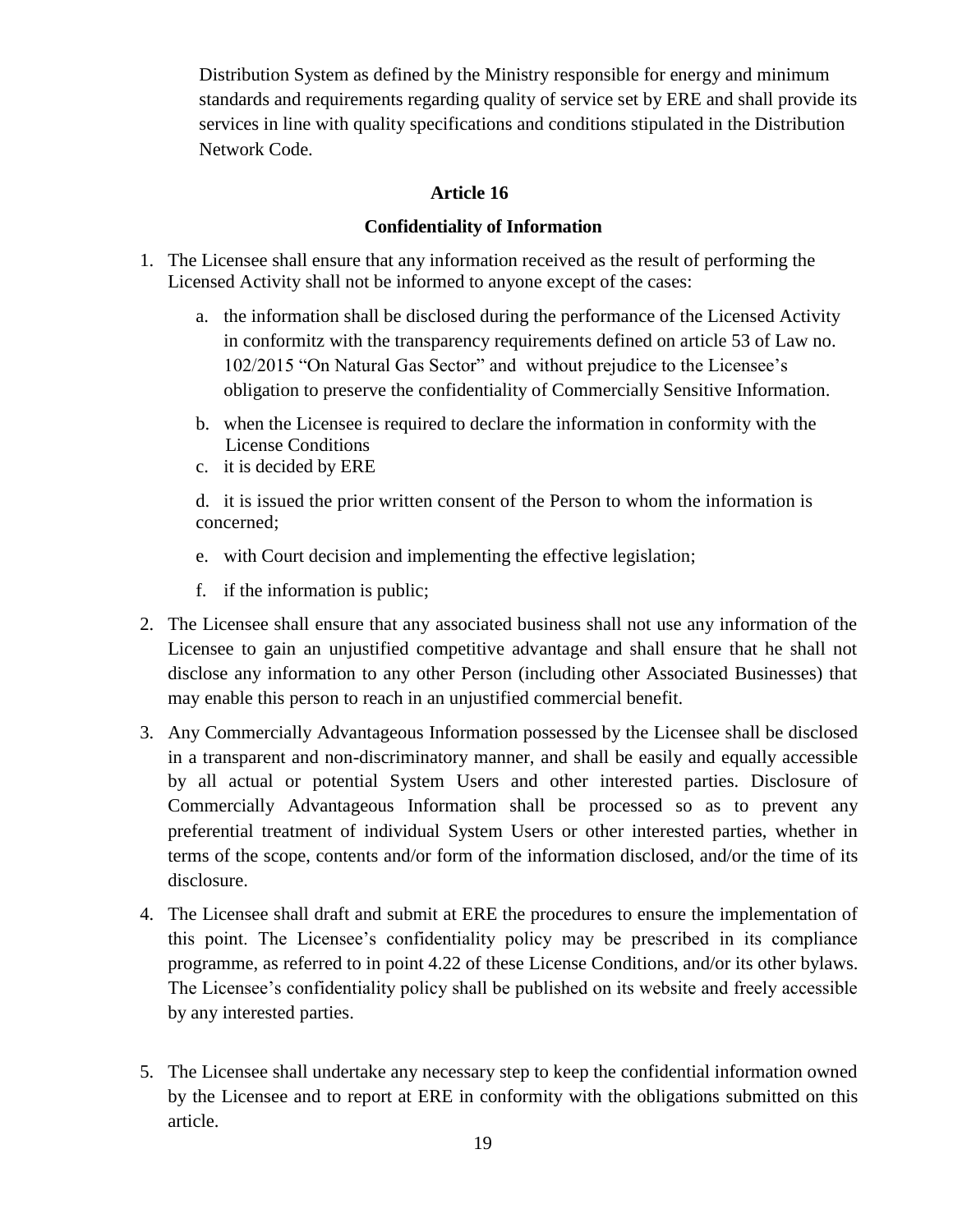6.The information send to ERE from the Licensee shall be considered public except of the cases when on specific request of the Licensee, ERE with a decision defines that this information is of ownership nature and shall not be made its public disclosure.

7. ERE preserves the confidentiality of the Commercially Sensitive Information ensured by the Licensee under the terms and conditions defined in the legislation in force.

## **Part Six**

## **Article 17**

### **Amendments of the License**

Amending the Conditions of this License shall be in conformity with the "Regulation on the procedures and terms for license issuance, modification, transferring or license removal on natural gas sector" and article 28 of Law No.102/2015 "On Natural Gas Sector".

## **Article 18**

## **Setting the administrative measure and License Removal**

- 1. If the Licensee does not comply with the conditions of this license, ERE may apply administrative measures, according to article 106 of Law no. 102/2015 "On Natural Gas Sector", and the "Regulation on the conditions and procedures for imposing the levies and the concrete measure for any violation".
- 2. ERE may remove the License in conformity with Article 27 of Law No. 102/2015 "On Natural Gas Sector" and the "Regulation on the procedures of removing the license on power and natural gas sector".
- 3. If the Licensee amends its legal statute, or the control structure of the shareholders interest without ERE authorization, ERE Board decides the abrogation of the license decision and the License becomes void. The next subject of the Licensee shall apply for a new License in conformity with the "Regulation on the procedures and terms of license issue, modification, transferring or license removal on Natural Gas Sector.

## **Article 19**

### **Settling the Disputes and the Right to Appeal**

- 1. Any dispute between the Licensee and the Distribution System User, or any other person connected with the Distribution activity, or the Conditions of this License shall be settled with understanding, in conformity with the effective Legislation.
- 2. If the settling of the disputes with understanding is not reached, then based on the request of each party, part of this dispute, ERE issues its decision implementing article 98 of Law No. 102/2015 "On Natural Gas Sector" and the "Regulation for Handling the Complaints Submitted by the Customers and Settling the Disputes between the Licensee